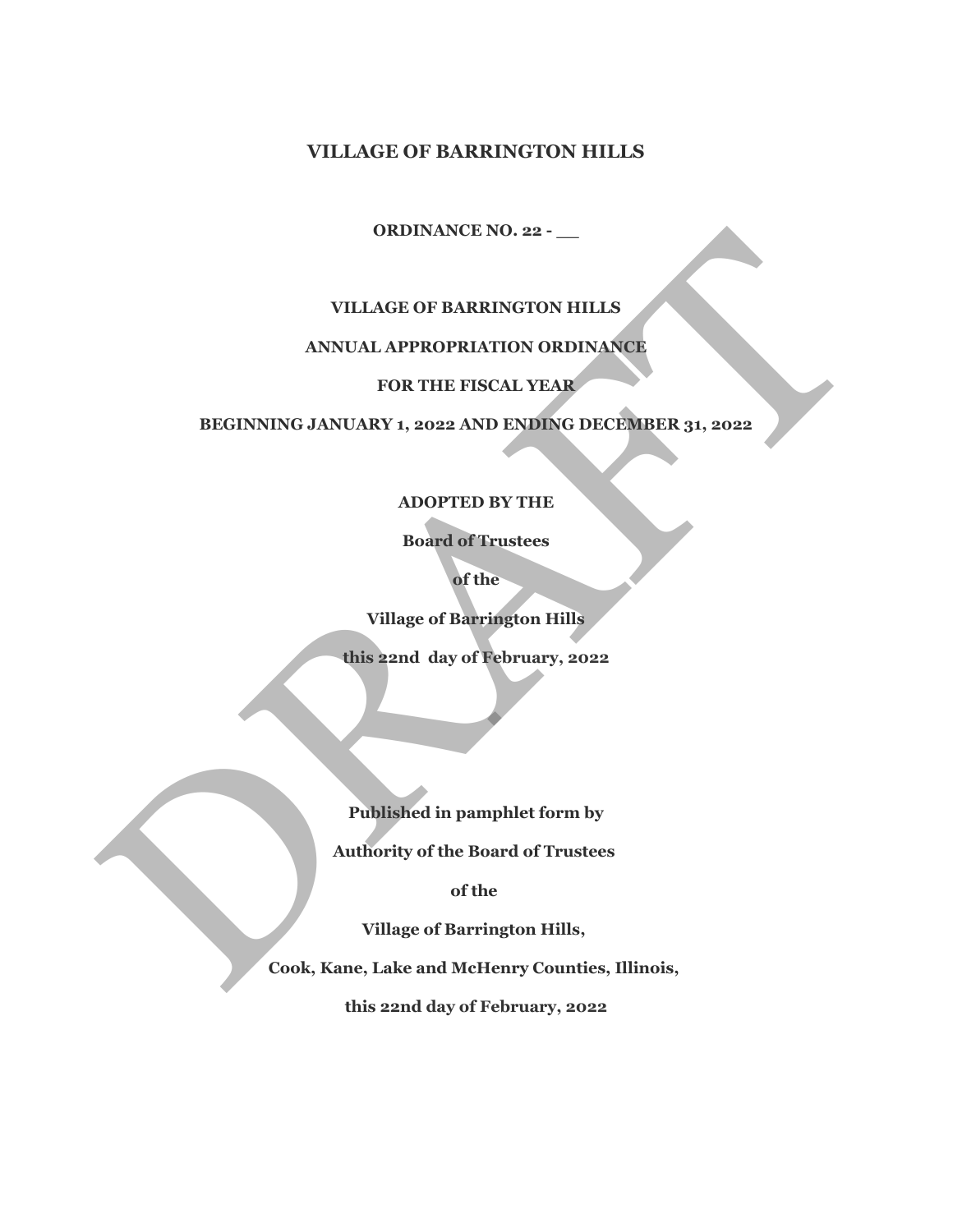### **VILLAGE OF BARRINGTON HILLS ANNUAL APPROPRIATION ORDINANCE FOR THE FISCAL YEAR COMMENCING JANUARY 1, 2022 AND ENDING DECEMBER 31, 2022**

 **WHEREAS,** this Ordinance, hereinafter designated the "Annual Appropriation Ordinance," sets forth appropriations to defray the expenses of the Village of Barrington Hills, Cook, Kane, Lake and McHenry Counties, Illinois for the fiscal year commencing January 1, 2022 and ending December 31, 2022.

**SECTION I:** That for the purpose of defraying all the necessary expenses and liabilities of the Village of Barrington Hills for the fiscal year commencing January 1, 2022 and ending December 31, 2022, the following sums of money, or so much therefore as may by law be authorized, be and the same are hereby set aside and appropriated for the following corporate purposes, to wit:

| NOW, THEREFORE BE IT ORDAINED by the President and Board of Trustees of the Village of Barringtor<br>Iills, Cook, Kane, Lake and McHenry Counties, Illinois, as a Home Rule Municipality, the following:<br><b>SECTION I:</b> That for the purpose of defraying all the necessary expenses and liabilities of the Village of |                    |
|------------------------------------------------------------------------------------------------------------------------------------------------------------------------------------------------------------------------------------------------------------------------------------------------------------------------------|--------------------|
|                                                                                                                                                                                                                                                                                                                              |                    |
|                                                                                                                                                                                                                                                                                                                              |                    |
|                                                                                                                                                                                                                                                                                                                              |                    |
| 3 arrington Hills for the fiscal year commencing January 1, 2022 and ending December 31, 2022, the following sun                                                                                                                                                                                                             |                    |
| noney, or so much therefore as may by law be authorized, be and the same are hereby set aside and appropriated f                                                                                                                                                                                                             |                    |
| he following corporate purposes, to wit:                                                                                                                                                                                                                                                                                     |                    |
|                                                                                                                                                                                                                                                                                                                              |                    |
|                                                                                                                                                                                                                                                                                                                              | 2022 Appropriation |
| <b>FUND 10 - CORPORATE (GENERAL) FUND</b>                                                                                                                                                                                                                                                                                    |                    |
| Administration - Dept. 01<br>Village Clerk                                                                                                                                                                                                                                                                                   |                    |
| Village Treasurer                                                                                                                                                                                                                                                                                                            | 42,000<br>31,795   |
| Office/Computer Supplies                                                                                                                                                                                                                                                                                                     | 13,800             |
| <b>Computer Equipment</b>                                                                                                                                                                                                                                                                                                    | 2,400              |
| Office Equipment                                                                                                                                                                                                                                                                                                             | 4,200              |
| Telephone/Internet Services                                                                                                                                                                                                                                                                                                  | 12,600             |
| Telephone Lease/Purchase                                                                                                                                                                                                                                                                                                     | 600                |
| <b>BACOG Assessments</b>                                                                                                                                                                                                                                                                                                     | 25,200             |
| Longevity Pay                                                                                                                                                                                                                                                                                                                | 1,800              |
| <b>Meeting Expense</b>                                                                                                                                                                                                                                                                                                       | 10,800             |
| Dues and Subscriptions                                                                                                                                                                                                                                                                                                       | 7,440              |
| <b>Tuition/Travel Expense</b>                                                                                                                                                                                                                                                                                                | 4,200              |
| <b>Outreach Services</b>                                                                                                                                                                                                                                                                                                     | 10,200             |
| Administrative Vehicle                                                                                                                                                                                                                                                                                                       | 2,400              |
| <b>Meeting Expense</b>                                                                                                                                                                                                                                                                                                       | 10,800             |
| Dues and Subscriptions                                                                                                                                                                                                                                                                                                       | 7,440              |
| <b>Tuition/Travel Expense</b>                                                                                                                                                                                                                                                                                                | 4,200              |
| <b>Outreach Services</b>                                                                                                                                                                                                                                                                                                     | 10,200             |
| <b>Administrative Vehicle</b>                                                                                                                                                                                                                                                                                                | 2,400              |
| Postage Expense<br><b>Web Services</b>                                                                                                                                                                                                                                                                                       | 1,200              |
| Director of Administration                                                                                                                                                                                                                                                                                                   | 12,600<br>120,242  |
| <b>Clerical Services</b>                                                                                                                                                                                                                                                                                                     | 9,600              |
| Director of Communications                                                                                                                                                                                                                                                                                                   | 43,526             |
| <b>Special Events</b>                                                                                                                                                                                                                                                                                                        | 14,400             |
| Merchant Fees                                                                                                                                                                                                                                                                                                                | 1,680              |
| Special Events - Other                                                                                                                                                                                                                                                                                                       | 6,000              |
|                                                                                                                                                                                                                                                                                                                              |                    |
| Department 01 Total                                                                                                                                                                                                                                                                                                          | 413,724            |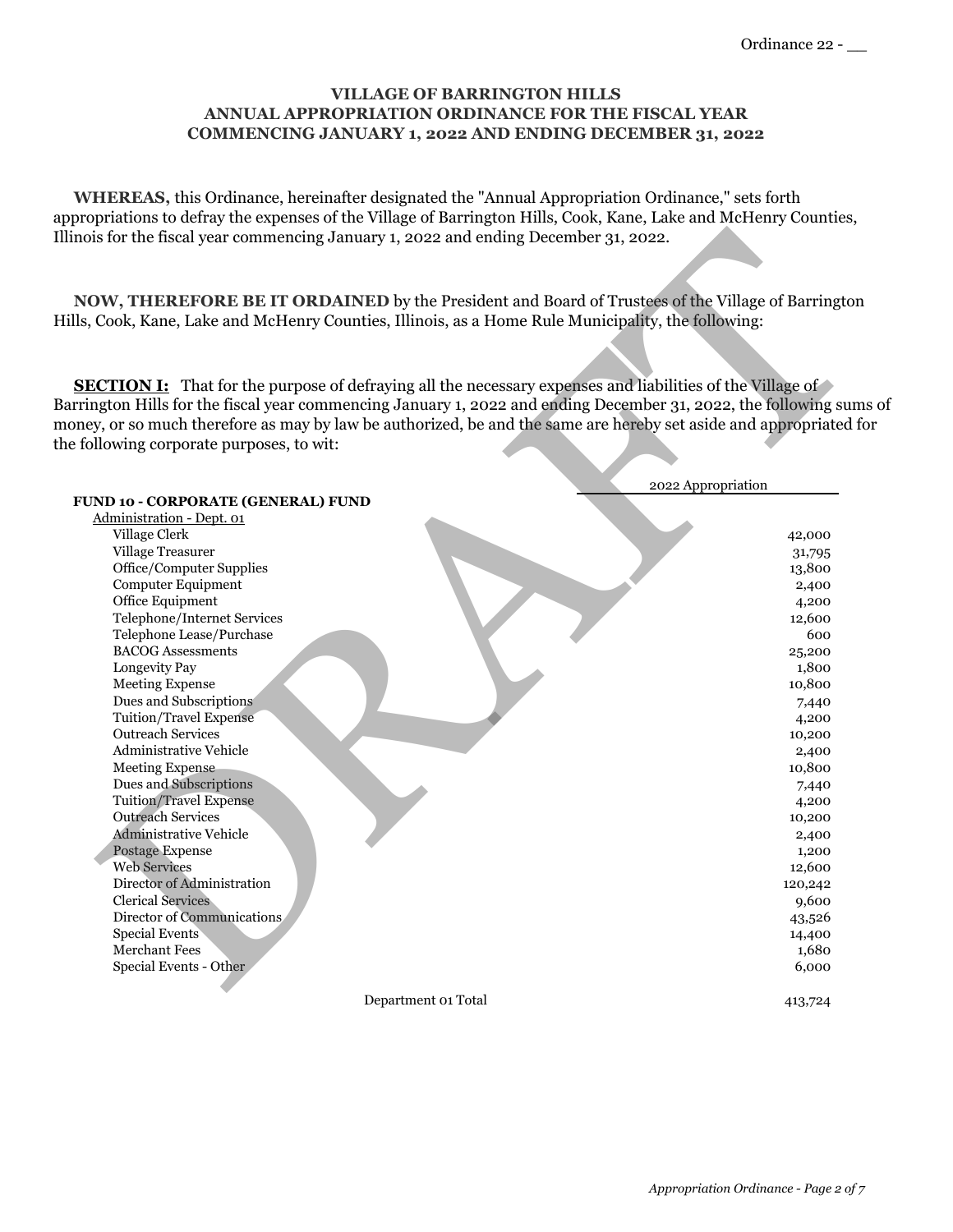|                                        | 2022 Appropriation |
|----------------------------------------|--------------------|
| FUND 10 - GENERAL FUND - continued     |                    |
| Building Department - Dept. 02         |                    |
| Permit Administration                  | 78,000             |
| <b>Outside Services</b>                | 120,000            |
| Inspections                            | 19,200             |
| Records Management                     | 8,760              |
| Department 02 Total                    | 225,960            |
| Health Services - Dept. 03             |                    |
| <b>Animal Services</b>                 | 1,200              |
| Board of Health                        | 2,400              |
| Potable Water                          | 3,880              |
| Department 03 Total                    | 7,480              |
| Legal Services - Dept. 04              |                    |
| Village Attorney                       |                    |
| Court Attorney                         | 140,000            |
| <b>Adjudication Expenses</b>           | 70,000             |
| Other Legal Fees                       | 70,000             |
| <b>Publication of Notices</b>          | 7,000<br>2,100     |
| <b>Expert Witnesses</b>                | 2,800              |
| <b>Court Reporters</b>                 | 7,000              |
| <b>Litigation Expenses</b>             |                    |
| <b>Labor Relations</b>                 | 35,000<br>7,000    |
| Planning/Zoning Attorney               | 70,000             |
| FOIA Records Management                | 49,000             |
| Department 04 Total                    | 459,900            |
|                                        |                    |
| Public Safety - Dept. 05               |                    |
| Restitution Exchange and Bond Transfer | 1,200              |
| <b>Purchase or Lease Automobiles</b>   | 96,000             |
| Petroleum Supplies                     | 90,000             |
| Automobile Repairs                     | 24,000             |
| Tires                                  | 4,560              |
| <b>Telecommunications Services</b>     | 4,320              |
| Squad Set Up                           | 6,600              |
| <b>Police Communications Contract</b>  | 7,200              |
| <b>Radar Expenses</b>                  | 840                |
| <b>Building Security/Maintenance</b>   | 15,600             |
| Police Lock Up Expense                 | 600                |
| Memberships and Dues                   | 15,600             |
| Uniforms                               | 18,000             |
| IT Consultant                          | 31,200             |
| <b>Marking Vehicles</b>                | 1,440              |
| <b>Training Expense</b>                | 18,000             |
| Shooting Program/Armory                | 15,600             |
| Vehicular Expense                      | 6,600              |
| <b>Employee Recognition Awards</b>     | 1,800              |
| <b>Equipment Replacement</b>           | 19,200             |
| Office Expense                         | 6,000              |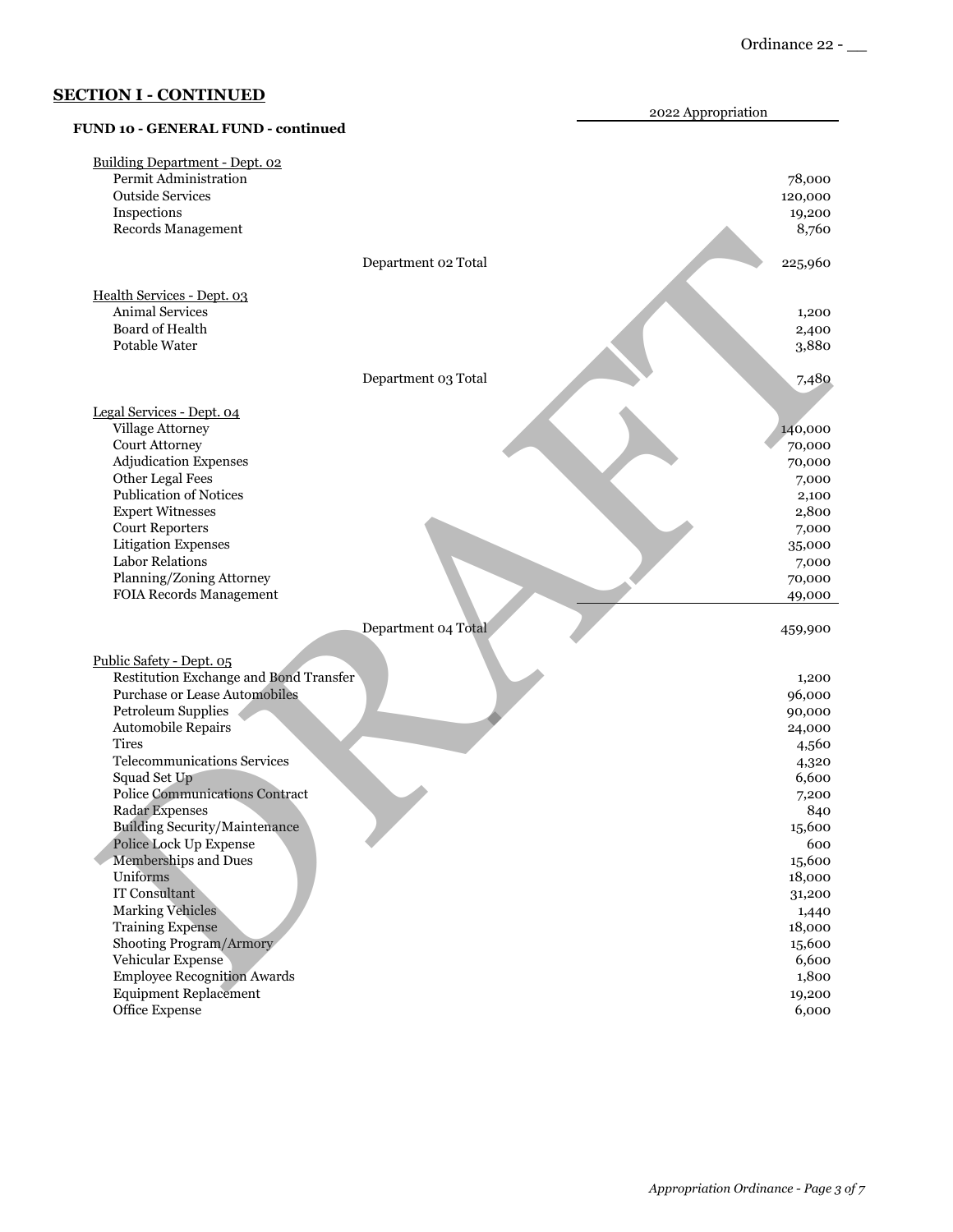|                                           | 2022 Appropriation |
|-------------------------------------------|--------------------|
| <b>FUND 10 - GENERAL FUND - continued</b> |                    |
| Public Safety - Dept. 05 (continued)      |                    |
| Office Supplies                           | 6,000              |
| Dispatch Services                         | 222,000            |
| Police Supplies                           | 4,800              |
| <b>Towing Expense</b>                     | 600                |
| Recruitment/Promotional                   | 3,600              |
| Professional Services/Counseling          | 3,600              |
| <b>Public Education Expense</b>           | 1,800              |
| Computer Software/Equipment               | 44,400             |
| Disaster/Emergency                        | 6,000              |
| Furniture/Equipment                       | 3,600              |
| <b>CALEA</b> Expense                      | 7,200              |
| <b>Public Safety Equipment</b>            |                    |
| Video In-Field Telematics                 | 76,200             |
| Police E-Citation                         | 6,360              |
| Live-Scan Fees                            | 6,000              |
| Department 05 Total                       | 776,520            |
| Insurance - Dept. 06                      |                    |
| <b>Wellness Reimbursements</b>            | 1,200              |
| Employee Dental Plan                      | 46,800             |
| Workers Compensation Insurance            | 95,749             |
| Employee Medical and Life                 | 684,000            |
| Vehicle/Physical Damage                   | 5,158              |
| <b>Surety Bonds</b>                       | 3,540              |
| Disability Insurance (LTD)                | 1,440              |
| Property Insurance                        | 8,082              |
| Inland Marine/Computer Equipment          | 967                |
| Property - Fire Station                   | 4,586              |
| Employee Medical Premium Return           | 2,400              |
| Department 06 Total                       | 853,922            |
| Municipal Buildings & Grounds - Dept. 07  |                    |
| <b>Building Improvements</b>              | 91,000             |
| Furniture and Equipment                   | 21,000             |
| <b>Interior Building Maintenance</b>      | 35,000             |
| <b>Exterior Building Maintenance</b>      | 21,000             |
| <b>Grounds Maintenance</b>                | 18,000             |
| <b>Contractual Services</b>               | 1,800              |
| Parking Lot Maintenance                   | 600                |
| <b>Property Taxes</b>                     | 5,400              |
| Landscape                                 | 20,400             |
| Landscape Irrigation                      | 1,200              |
| <b>Snow Removal</b>                       | 5,000              |
| Safety and Security Equipment             | 5,880              |
| Generator                                 | 180,000            |
| <b>Fire Station Maintenance</b>           | 12,000             |
| Department 07 Total                       | 418,280            |
|                                           |                    |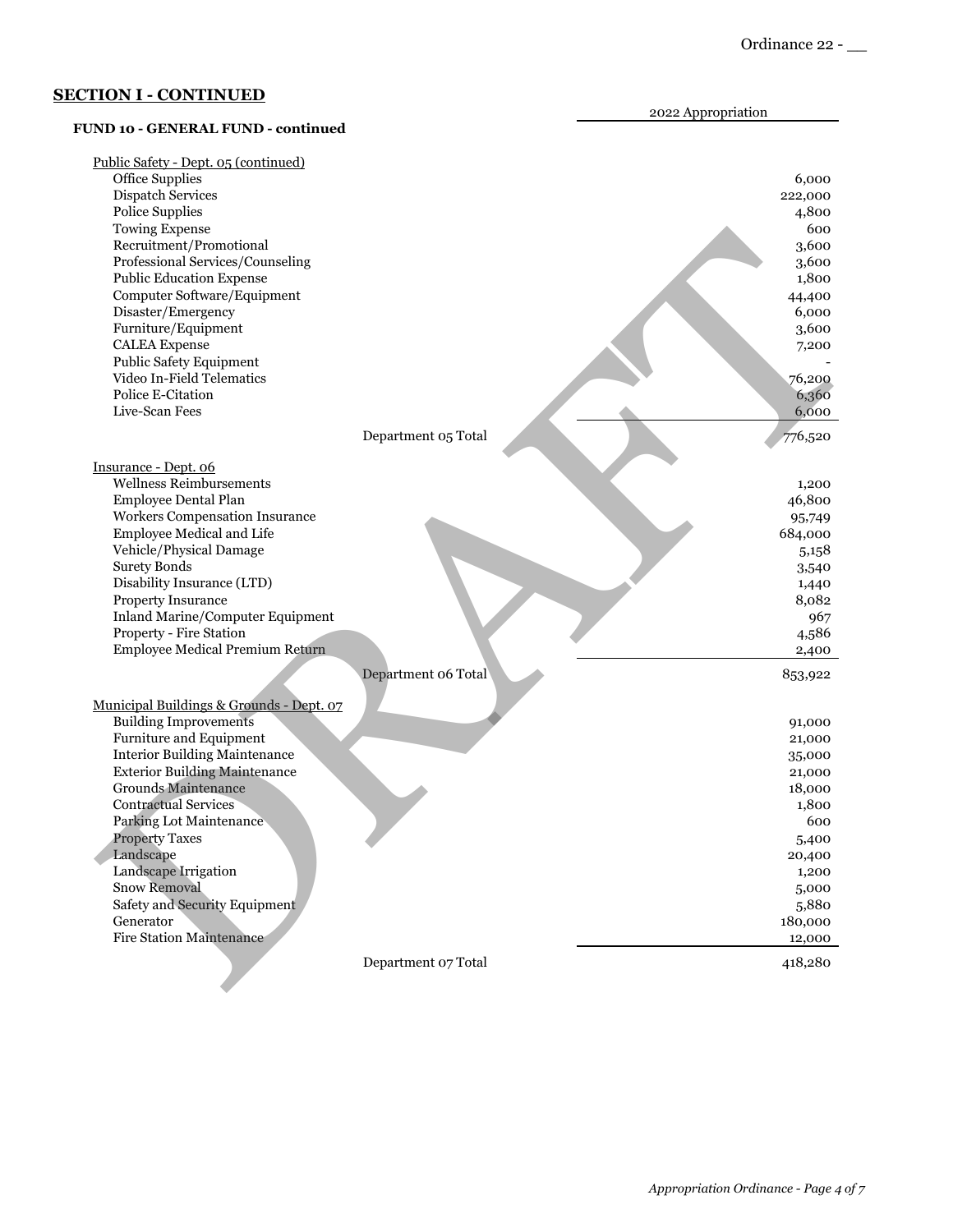| ,,,,,,,,,,,,                                                          | 2022 Appropriation |
|-----------------------------------------------------------------------|--------------------|
| FUND 10 - GENERAL FUND - continued                                    |                    |
| Zoning and Planning - Dept. 08                                        |                    |
| Minutes-Planning and ZBA                                              | 600                |
| Supplies/GIS/Printing                                                 | 6,000              |
| <b>Engineering Services</b>                                           | 1,200              |
| <b>Subdivision Review Costs</b>                                       | 1,200              |
| <b>Professional Consultants</b>                                       | 2,400              |
| Department 08 Total                                                   | 11,400             |
| <b>GENERAL FUND TOTAL</b>                                             | 3,167,186          |
| <b>FUND 20 - POLICE PROTECTION</b>                                    |                    |
| Police Chief                                                          | 174,882            |
| Supervisors (Sworn)                                                   | 596,794            |
| Patrol Officers                                                       | 1,446,334          |
| Employees - PT                                                        | 12,720             |
| Employees (Non-Sworn)                                                 | 361,638            |
| Overtime                                                              | 98,640             |
| <b>Educational Benefits</b>                                           | 4,800              |
| Benefit Time Buy Out                                                  | 48,000             |
| Longevity Awards                                                      | 24,900             |
| POLICE PROTECTION FUND TOTAL                                          | 2,768,707          |
| <b>FUND 30 - SOCIAL SECURITY</b>                                      |                    |
| Social Security Taxes                                                 | 220,800            |
| SOCIAL SECURITY FUND TOTAL                                            | 220,800            |
|                                                                       |                    |
| <b>FUND 40 - AUDIT FUND</b><br>Annual Audit Expense                   |                    |
| Hardware or Software Expense                                          | 25,800             |
| Finance Consulting                                                    | 27,120             |
| Payroll Services<br>7,722                                             | 7,320              |
| <b>AUDIT FUND TOTAL</b>                                               | 60,240             |
|                                                                       |                    |
| <b>FUND 50 - LIGHTING FUND</b>                                        |                    |
| <b>Municipal Street Lighting</b>                                      | 6,240              |
| <b>LIGHTING FUND TOTAL</b>                                            | 6,240              |
|                                                                       |                    |
| <b>FUND 60 - LIABILITY INSURANCE</b>                                  |                    |
| <b>General Liability Policy</b>                                       | 17,122             |
| Vehicle Liability Policy                                              | 9,589              |
| <b>Employment Practice Liability</b><br><b>Law Enforcement Policy</b> | 3,580              |
| <b>Public Entity Management</b>                                       | 44,531             |
| Excess Liability Policy                                               | 4,247<br>37,600    |
|                                                                       |                    |
| LIABILITY INSURANCE FUND TOTAL                                        | 116,668            |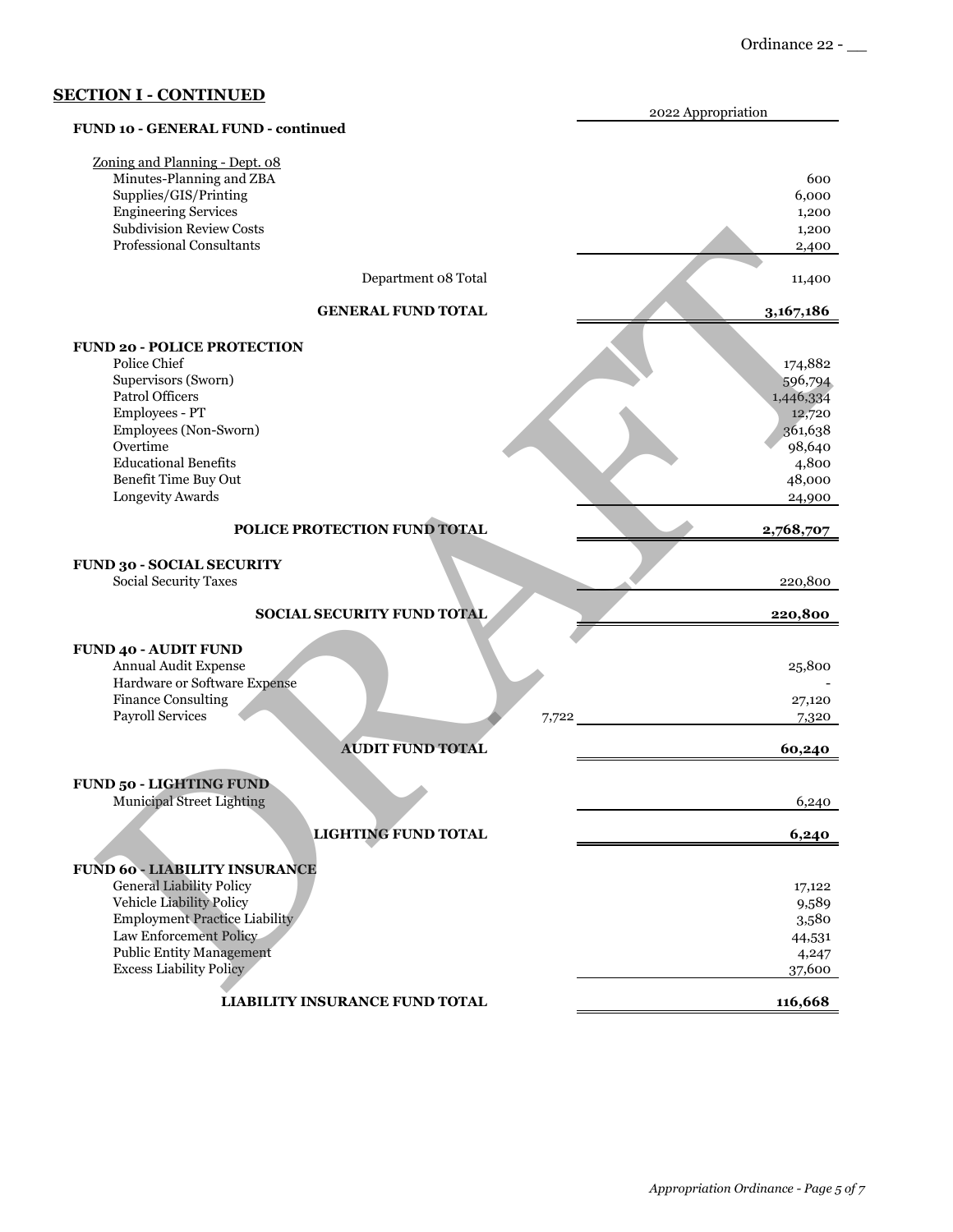|                                      | 2022 Appropriation |
|--------------------------------------|--------------------|
| FUND 80 - UNEMPLOYMENT INSURANCE     |                    |
| <b>Unemployment Taxes</b>            | 3,100              |
| UNEMPLOYMENT INSURANCE FUND TOTAL    | 3,100              |
| <b>FUND 90 - ROADS AND BRIDGES</b>   |                    |
| Road Maintenance Contracts           |                    |
| Snowplowing Contracts                | 793,200            |
|                                      | 3,360              |
| Mowing/Cleanup Contracts             | 84,000             |
| Sign Purchase/Installation           | 24,000             |
| Drain Management                     | 270,000            |
| <b>Engineering Fees</b>              | 180,000            |
| Road Striping                        |                    |
| Road Patching Contracts              | 72,000             |
| <b>Bridge Inspections</b>            | 6,000              |
| Salt                                 | 600                |
| <b>ROADS AND BRIDGES FUND TOTAL</b>  | 1,433,160          |
|                                      |                    |
| <b>FUND 95 - MOTOR FUEL TAX</b>      |                    |
| Motor Fuel Tax Expense               | 225,600            |
|                                      |                    |
| MOTOR FUEL TAX FUND TOTAL            | 225,600            |
| FUND 96 - I.M.R.F.                   |                    |
| I.M.R.F. Expense                     | 4,560              |
|                                      |                    |
| I.M.R.F. FUND TOTAL                  | 4,560              |
|                                      |                    |
| FUND 98 - DRUG/GANG/DUI              |                    |
| Drug/Gang/DUI Expense                | 26,400             |
|                                      |                    |
| <b>DRUG/GANG/DUI FUND TOTAL</b>      | 26,400             |
|                                      |                    |
| <b>FUND 99 - POLICE PENSION FUND</b> |                    |
| Transfer to Police Pension Fund      | 1,000,000          |
| POLICE PENSION FUND TOTAL            | 1,000,000          |
|                                      |                    |
|                                      |                    |
|                                      |                    |
|                                      |                    |
|                                      |                    |
|                                      |                    |
|                                      |                    |
|                                      |                    |
|                                      |                    |
|                                      |                    |
|                                      |                    |
|                                      |                    |